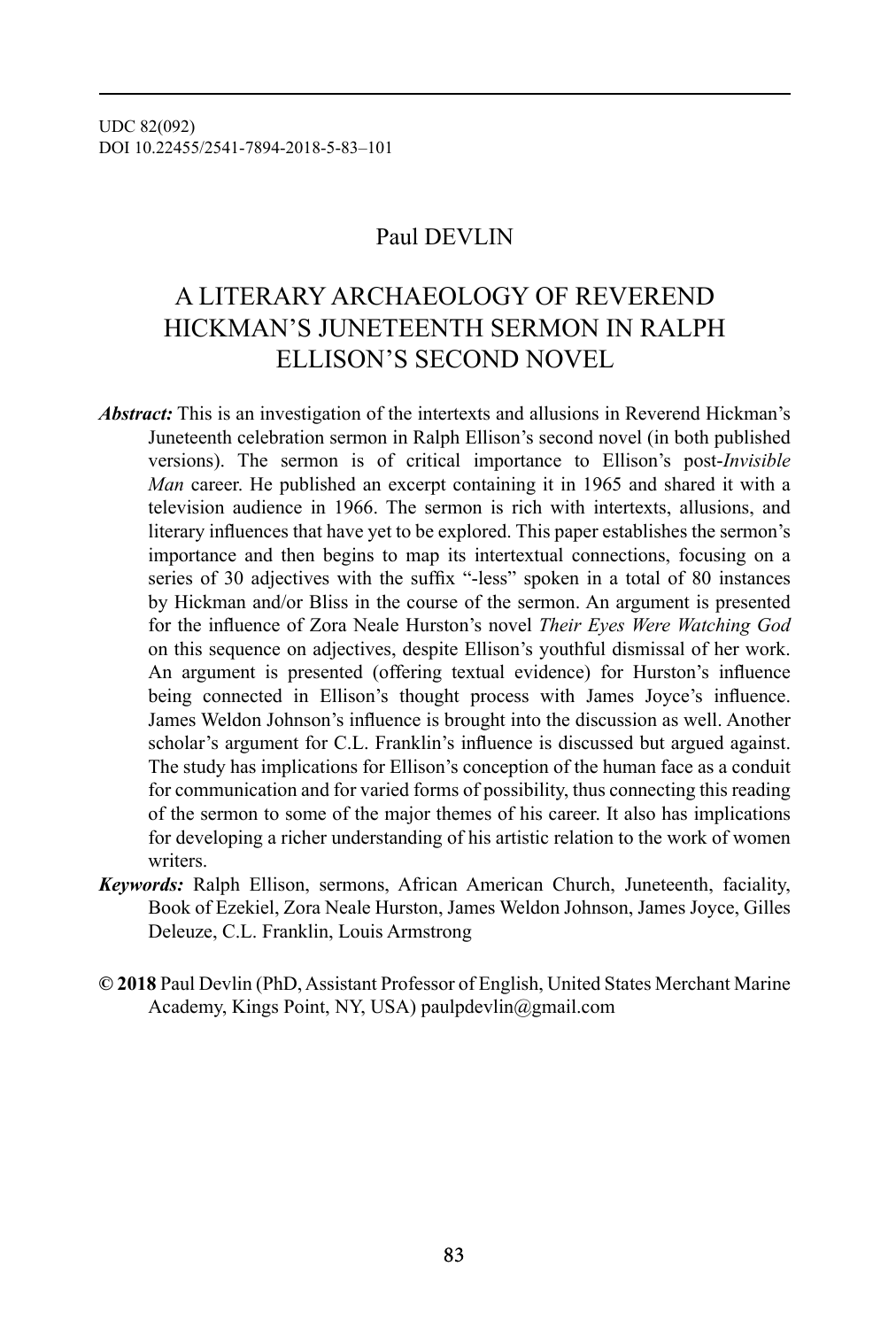### Пол ДЕВЛИН

# ЛИТЕРАТУРНАЯ АРХЕОЛОГИЯ ПРОПОВЕДИ ПРЕПОДОБНОГО ХИКМЕНА НА ДЕНЬ ОСВОБОЖДЕНИЯ В РОМАНЕ РАЛЬФА ЭЛЛИСОНА «19 ИЮНЯ»

*Аннотация:* Статья представляет собой исследование интертекстуальных связей и аллюзий, содержащихся в проповеди преподобного Хикмена из романа Ральфа Эллисона «19 июня» (в обоих опубликованных вариантах). Эта проповедь имеет огромное значение для творчества Эллисона после «Невидимки». Отрывок, в который она входила, он издал в 1965 г., а в 1966 г. выступил с ним на телевидении. Текст проповеди изобилует еще не изученными интертекстуальными отсылками, аллюзиями и приметами литературного влияния. В статье обозначена важная роль этой проповеди и прослеживаются интертекстуальные связи; в центре анализа – тридцать прилагательных с суффиксом "-less", которые на протяжении проповеди восемьдесят раз произносит Хикмен и/или Блисс. Приводится довод в пользу влияния романа Зоры Нил Херстон «Их глаза видели Бога» на такое нанизывание прилагательных, несмотря на то, что Эллисон в молодости игнорировал ее творчество. Также высказывается мнение (подкрепленное примерами из текста), что в мышлении Эллисона влияние Херстон переплеталось с влиянием Джеймса Джойса. Учтено и влияние Джеймса Уэлдона Джонсона. Рассматривается – и отвергается предположение другого исследователя о воздействии К.Л. Франклина. Статья содержит некоторые выводы относительно трактовки Эллисоном человеческого лица как средства коммуникации, обладающего самыми разными возможностями (ср. «лицевость» – концепт Делеза и Гваттари, предложенный в книге «Тысяча плато. Капитализм и шизофрения»), и, таким образом, связывает анализ проповеди с некоторыми темами, ключевыми для творчества Эллисона. Кроме того, высказывается предположение, что было бы полезно реконструировать более полную картину его творческих отношений с некоторыми писательницами.

- *Ключевые слова:* Ральф Эллисон, проповеди, афроамериканская церковь, роман «19 июня», лицевость, Книга пророка Иезекииля, Зора Нил Херстон, Джеймс Уэддон Джонсон, Джеймс Джойс, Жиль Делез, К.Л. Франклин, Луи Армстронг
- **© 2018** Пол Девлин (PhD, доцент; Академия торгового флота США, Кингз-Пойнт, Нью-Йорк, США) paulpdevlin@gmail.com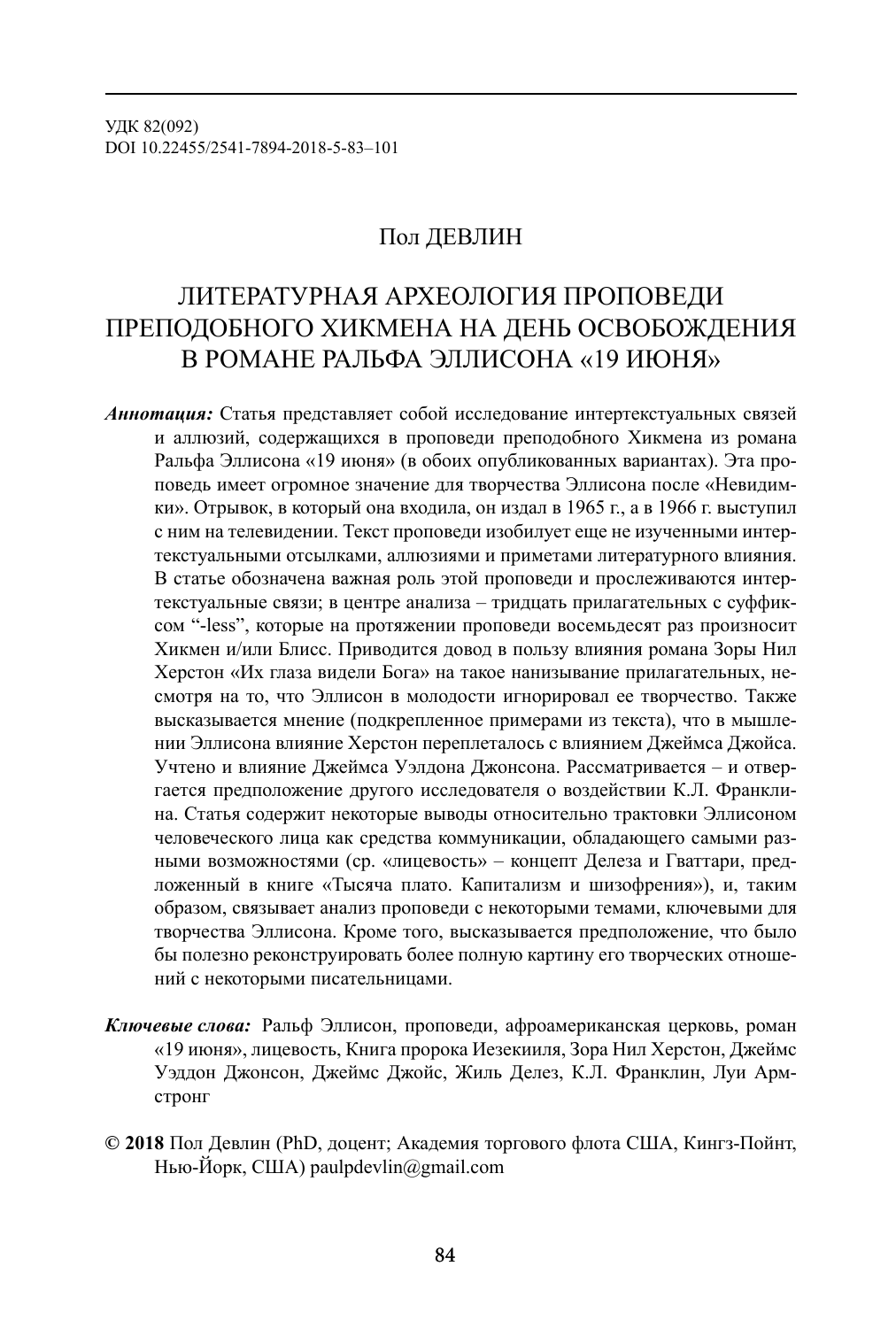Reverend Alonzo Hickman's sermon to the Juneteenth commemoration camp meeting in Ralph Ellison's second novel, as remembered decades later by Adam Sunraider in his hospital bed (where Hickman is visiting him and helping him remember) is one of the most important scenes in the second half of Ellison's career, one that he emphasized specifically through the publication of an excerpt and a television appearance. Despite the sermon's centrality to the plot of the novel and to Ellison's thinking in mid–1960s, it has not yet been explicated thoroughly. Hickman's sermon, a historical allegory which features a riff (with a twist) on chapter 37 (the Valley of Dry Bones) of the Book of Ezekiel, is about the formation of subjectivity and unfolds through employing particular modernist intertexts and allusions. It is imbued with modernist concerns<sup>1</sup>. This essay is an attempt to sketch the intertextual architecture of the sermon. It will present a text-based argument (centered on a sequence of adjectives and the subsequent causes of their reversals) that the sermon is a response to several aspects of the *oeuvre* of Zora Neale Hurston, which in turn interlocks with Ellison's elaborate, long-running engagement with the work of James Weldon Johnson. The sermon also alludes to the Invisible Man's recollection, at the end of chapter 16 of *Invisible Man*, of Professor Woodridge's lecture (itself probably a comment inspired by Hurston) on James Joyce's *A Portrait of the Artist as a Young Man*. At stake in understanding the sermon in these contexts is not just a glimpse (however imperfect) into the winding paths of Ellison's artistic process and intertextual depth and debts, but an understanding of the sermon in relation to Ellison's thinking about sound, subjectivity, communication, and possibility.

I am arguing that Hickman's sequence of adjectives with the suffix "-less" (e.g., Hickman's "eyeless, tongueless, drumless, danceless" [Ellison 2010: 318–19]), which he uses to create an extended metaphor of blankness and absence in order to describe the state of African slaves in the early years of North American bondage, derives from paragraph four of chapter one of Hurston's 1937 novel *Their Eyes Were Watching God*, in which certain residents of Eatonville, Florida are described as having been "tongueless,

<sup>1</sup> Michael Germana has recently offered a compelling Bergsonian reading of a different aspect of the sermon than what is primarily being investigated here [Germana 2017: 215-21]. Germana's reading is not at odds with this study. They are complementary. A future scholar could combine certain insights from his interpretation with this those in study to form a more comprehensive conception of the sermon as a whole as a modernist text.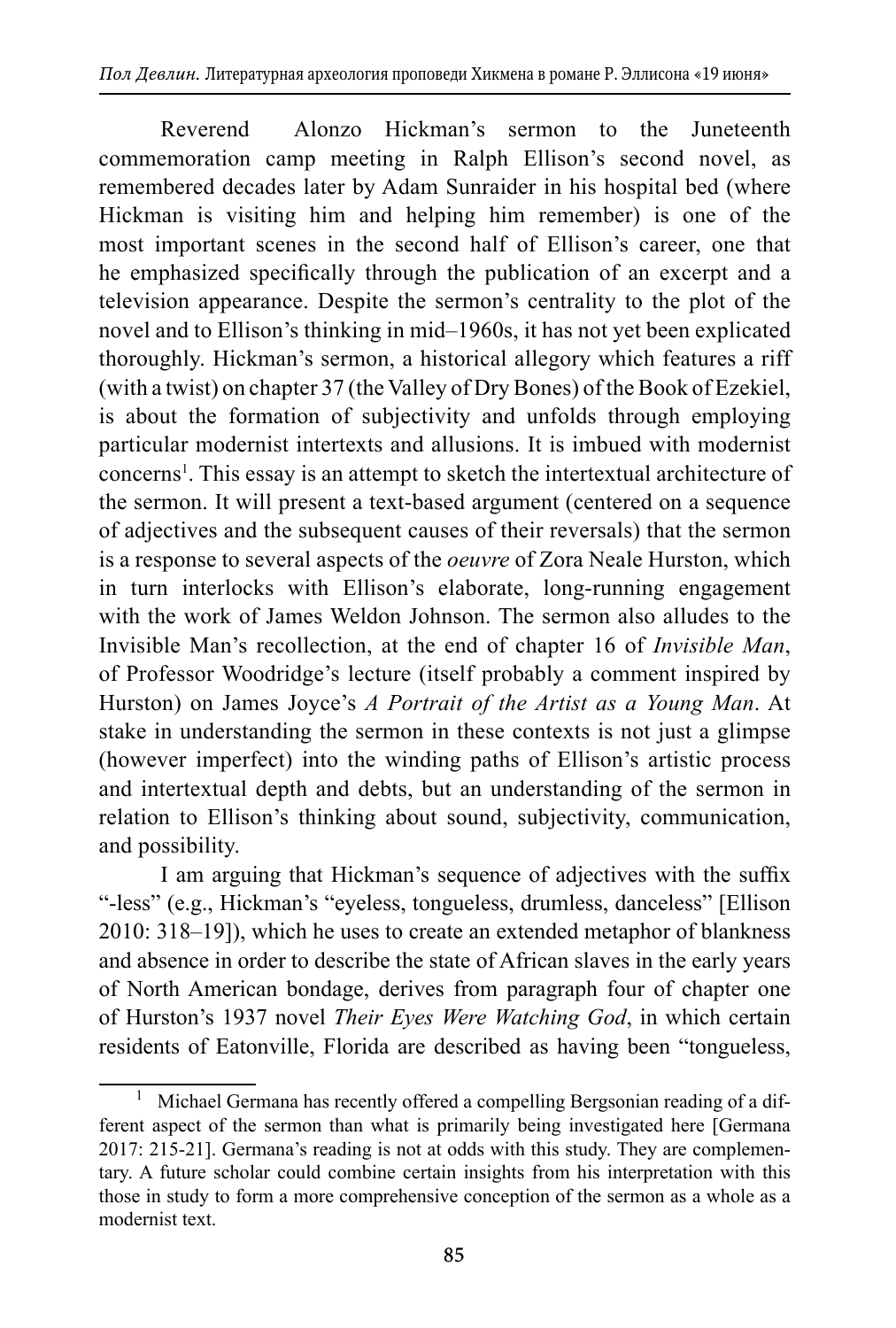earless, eyeless conveniences all day long" while at their places of employment [Hurston 2006: 1]. Hurston's characters regain their humanity at the end of the workday, after the sun goes down and in the absence of their supervisor(s), becoming "lords of sound and lesser things" [Hurston 2006: 1]. In Ellison's novel, the sequence of adjectives carrying the suffix "-less" enables Hickman's sermon to take its turn toward the Book of Ezekiel, or at least to the section about the Valley of Dry Bones (with Ezekiel himself omitted as a character). In fact, it would be difficult to imagine another path to the central conceit, that beings having been dispossessed of most physical features (aside from various nerves) are re-endowed/re-animated through the Word of God. Hurston's passage could have provided (and appears to have provided) a plausible poetic model of people possessed of facial features going from possessed to dispossessed and repossessed (through an aural catalyst) in the same day.

The form of the sermon itself alludes to Hurston again – less directly and somewhat obliquely – as well as to James Weldon Johnson, Ellison's antecedents as writers who understood and attempted to make known the literary potential in African American sermons. James Joyce's influence may be observed here as well, and I will attempt to demonstrate that it has been filtered through (or perhaps merged with) Ellison's apparent interest in Hurston's trope of sense organ-lessness. If all of this could be somehow proved historically incorrect, the similarities between the texts still demand attention. Finally, I will discuss the Book of Ezekiel and how and why it fits especially well into the novel by examining its relation to twentieth-century riffs on the Biblical text, aside from its stature as a much-discussed text in African American religious traditions. In the process, C.L. Franklin, Oscar Micheaux, and Louis Armstrong will enter into the exploration as well.

Hickman's sermon is the focal point of the excerpt "Juneteenth," published in 1965 (reprinted in the appendix of *Three Days Before the Shooting…* [Ellison 2010: 1055-65]. It appears in the 1999 *Juneteenth*  [Ellison 1999: 116-31] and in Book II of *Three Days Before the Shooting…*  [Ellison 2010: 314-30], each time within the same plot setting. The 1965 version is almost identical to the versions in the posthumous novels. It is the apotheosis of the Hickman-Bliss performance. Hickman's sermon is punctuated by the child's well-rehearsed antiphonal responses. Toward the end of the sermon comes the kidnapping attempt from which Bliss never recovers psychologically, and setting him on the path to becoming Adam Sunraider. The sermon is the hinge of Book II.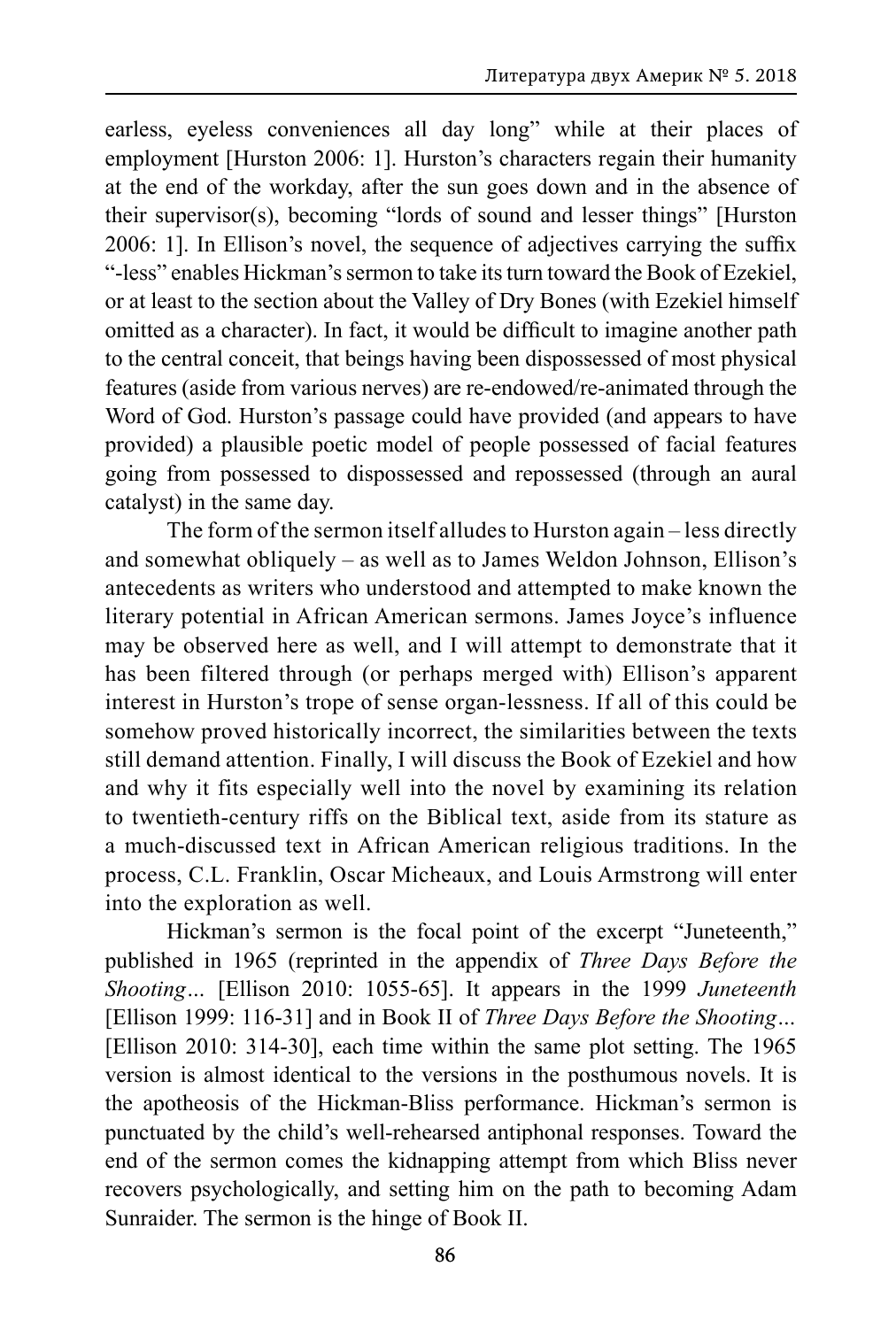The sermon<sup>2</sup> is also a moment that Ellison chose to showcase for a television audience<sup>3</sup> in the episode ("Work in Progress") of the documentary series "U.S.A.: The Novel" solely about him and his work. In that 1966 documentary, in order to demonstrate his method of composition at that time, he reads portions of the sermon (portions under consideration here) into a tape recorder. He then plays it back, assessing how the sound of the words strike his ear [Ellison 2012: 20:28-22:46)4 .

In 1941, under the influence of Richard Wright, Ellison criticized and dismissed Hurston as an important writer. But there is strong intertextual evidence for her later influence on his work. Wright and Hurston were famously at odds in the late 1930s, with each rejecting one another's vision of African American life as rendered in their respective fictions. Ellison's youthful foray into writing about Hurston's work is embarrassing not just for its ill-considered summaries of the content of two of her novels, but for its typographical errors, which I believe may be revelatory. As I will attempt to untangle below, Ellison dismissed Hurston's work in a review-essay in *New Masses* without an especially rigorous critical engagement, but later – I think – he entered into a complex artistic relationship with it. It appears as if Ellison reconsidered Hurston's work after obtaining artistic distance from Wright's. Later negative comments Ellison may have said about Hurston could be deflection and appear to be undermined by the text of his second novel<sup>5</sup>.

Ellison wrote the following about Hurston's work in his 1941 reviewessay "Recent Negro Fiction" in *New Masses*:

<sup>2</sup> In her essay "Ellison and the Black Church: The Gospel According to Ralph" Laura Saunders calls this sermon "Ellison's *credo*" [Saunders 2005: 47; emphasis in original].

<sup>3</sup> Arnold Rampersad writes that the documentary was broadcast on 1 February 1966 to "hundreds of thousands of viewers in six major cities from coast to coast" [Rampersad 2007: 425].

<sup>4</sup> Specifically, he reads from most of what became page 318 and the top of page 319 in *Three Days Before the Shooting…*, starting with "They cut out our tongues" [Ellison 2010: 318] and ending with a sentence not in the 2010 text, but the sentence that precedes it is "So that we may listen and not become discouraged" [Ellison 2010: 319]!

<sup>5</sup> There are more connections as well. For instance, the last sentence of Hurston's 1943 article "High John de Conquer" is remarkably similar to the last sentence of *Invisible Man*. And there is a character named Janey in the second novel. As for the brief discussion of Hurston that appears late in Rampersad's biography [Rampersad 2007: 452], it is unclear from the Rampersad's notes as to when Ellison made the comment that Rampersad asked R.W.B. Lewis about. Perhaps he asked him about the 1941 piece.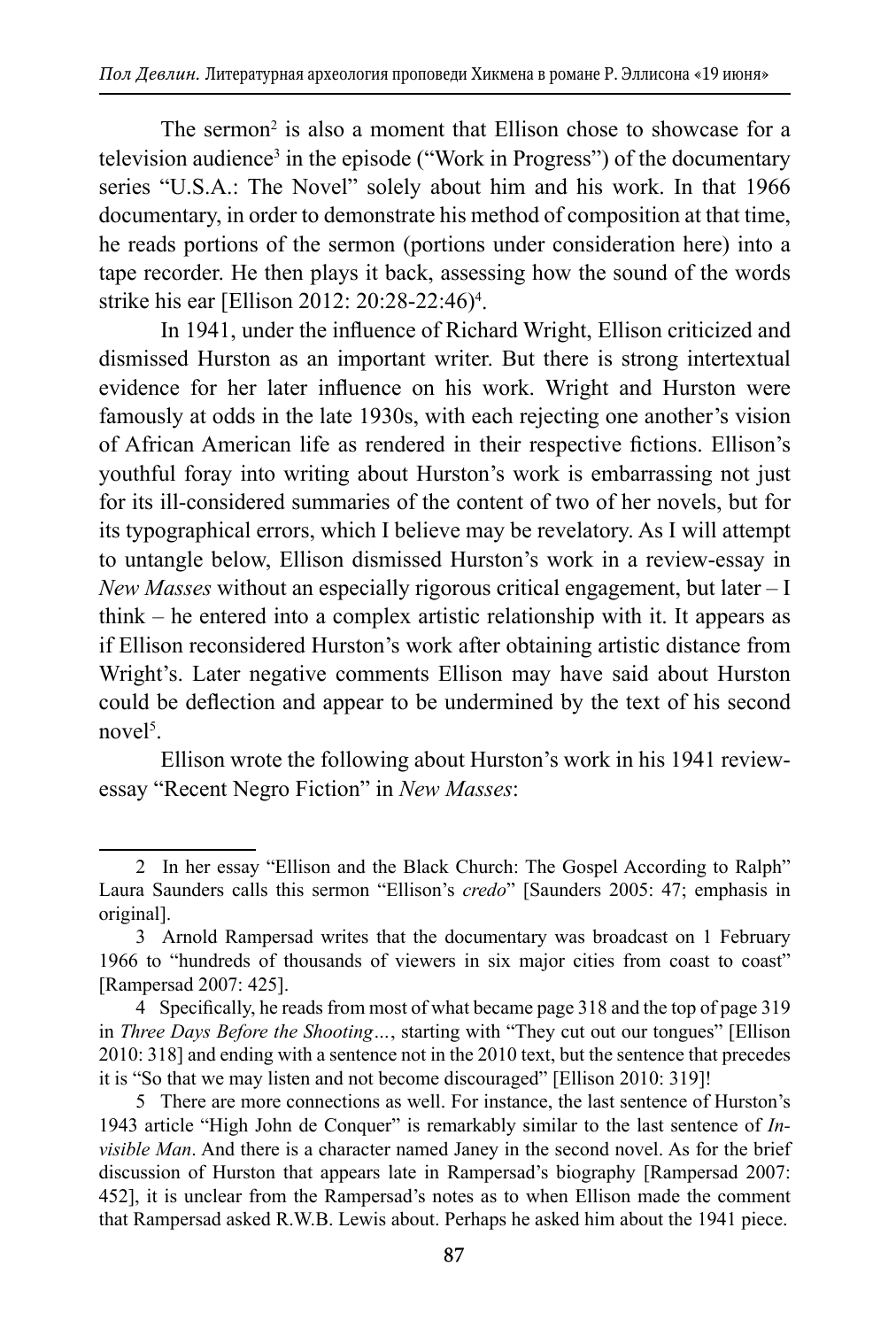In her turn Zora Neil [sic<sup>6</sup>] Hurston's latest work, though possessing technical competence retains the blight of calculated burlesque that has marred most of her writing. *Their Eyes Were Watching God* tells the story of a Southern Negro woman's love-life against the background of an all-Negro town into which the casual brutalities of the South seldom intrude. Her next work, *Moses Man of the Mountains* [sic7 ], a fictional biography, is presented as the American Negro's conception of the life of Moses. [Ellison 1941:24]

Ellison misses much about both of these works, but especially about the second half of *Their Eyes Were Watching God*. What did he think of Teacake, the Hurricane, and the court room scene<sup>8</sup>? In any case, Ellison's mature fiction ended up much closer to Hurston's than to Wright's.

"Recent Negro Fiction" contains fulsome praise for Wright's work. Ellison ends the essay by claiming "there must be no stepping away from the artistic and social achievements of *Native Son* if the Negro writer is to create the consciousness of his oppressed nation" [Ellison 1941:26]. In this sentence, in an essay in which he discusses Hurston, Ellison is thinking about and clearly alluding to Joyce. I will argue below that in *Invisible Man* he combines allusions to Hurston and Joyce, setting the stage for his grandscale engagement with Hurston in Hickman's sermon (taking her series of

<sup>6</sup> Ellison misspells Hurston's middle name as "Neil" three times in the course of the essay (on page 22 and twice on page 24). Perhaps he did not have had her books in front of him while composing the essay, and apparently his editor(s) and/or fact checker(s) did not while preparing the essay for publication. Ellison was already an astute critic by this point, so his very poor summaries of these two novels, combined with three mis-spellings of "Neil," raise the question of whether he had read them at all or had seen copies of them.

<sup>7</sup> The title of the book is *Moses, Man of the Mountain*. Again, it is difficult to imagine Ellison making this mistake with the book on his desk.

<sup>8</sup> *Their Eyes Were Watching God* has a strong Emersonian thrust and contains Emersonian allusions. Perhaps – if in fact Ellison had actually read it – he picked up on this and it caused him to recoil from the book, as he was still conflicted about the work of the man he was named after. For instance, after Jody Starks dies, and Janie begins reflecting on her life, the narrator says "But Nanny belonged to that other kind that loved to deal in scraps. Here Nanny had taken the biggest thing God ever made, the horizon – for no matter how far a person can go the horizon is still way beyond you – and pinched it in to such a little bit of a thing that she could tie it about her granddaughter's neck tight enough to choke her" [Hurston 2006: 247]. As Ellison will in the prologue to *Invisible Man* (with the Invisible Man's musings on an anthropomorphic ear; think of Emerson's transparent eyeball), Hurston alludes to Emerson's *Nature* here: "There is a property in the horizon which no man has but he whose eye can integrate all the parts, that is, the poet" [Hurston 2006: 9]. Nanny could not integrate the parts – she "loved to deal in scraps."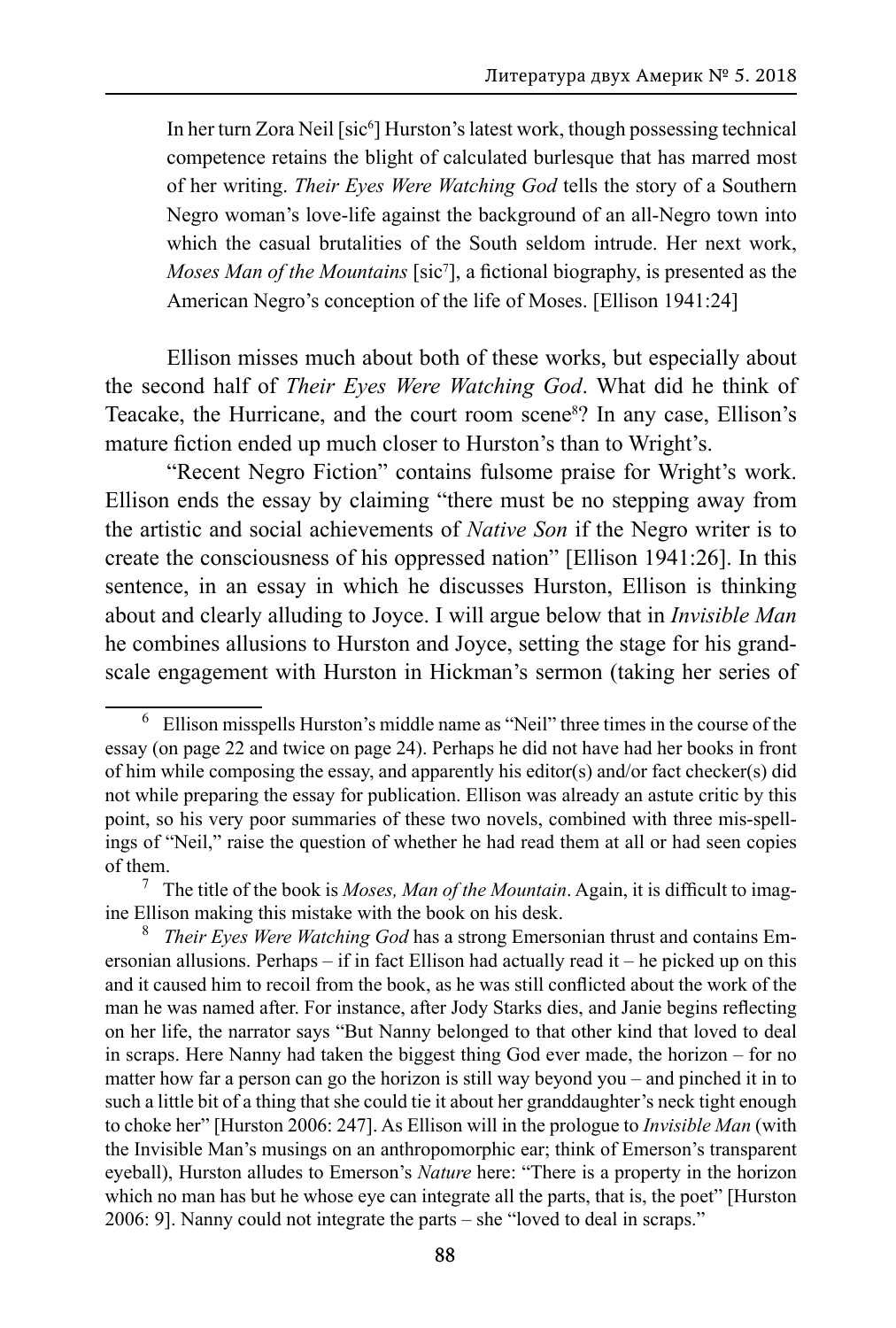three "noun-less" adjectives and scaling the trope up to 30 iterations stated a total of 80 times in four pages).

By the time *Invisible Man* was published, Ellison had also ventured beyond his youthful understanding of his allusion (paraphrased in the quote above as "create the consciousness of his oppressed nation") to Stephen Dedalus's stated goal toward the end of *A Portrait of the Artist as a Young Man*: to "forge in the smithy of my soul the uncreated conscience of my race" [Joyce 1999: 217]. At the end of chapter 16 of *Invisible Man*, the Invisible Man relays, and possibly believes, the interpretation of this by his erstwhile professor Woodridge: "Stephen's problem, like ours, was not actually one of creating the uncreated conscience of his race, but of creating the *uncreated features of his face*. Our task is that of making ourselves individuals" [Ellison 1995: 354, emphasis in original]. Dedalus's politicized ethno-literary identityforging project is the link between Ellison's 1941 comments on Hurston and his later adoption of a series of her adjectives and images in *Their Eyes Were Watching God*, as well as one of his links to their (his and Hurston's) shared interest in poeticized sermons and/or the sermon as a literary device. It is a significant and not at all obvious leap (though it is a Joycean leap, redolent of *Finnegans Wake*) to go from "conscience of my race" to "*features of his face*." Ellison got there somehow, and a path through the opening chapter of *Their Eyes Were Watching God* would make for an interesting if unsupported conjecture if he had not followed it up in in Hickman's sermon with Hurston's array of adjectives combined with the similar trope of facialfeaturelessness. As Hickman's sermon takes a turn toward the supernatural (so that it may build toward its crescendo in which God addresses the dry bones), the question of facelessness becomes paramount<sup>9</sup>. Hickman says "And they treated us like one great inhuman animal without any face." Bliss replies, "Without a face, Rev. Hickman?" Hickman replies,

Without personality, without names, Rev. Bliss, we were made into nobody and not even mister nobody either, just nobody. They left us without names. Without choice. Without the right to do or not to do, to be or not to be [Ellison 2010: 317].

Bliss replies, "You mean without faces and without eyes? We were eyeless like Samson in Gaza? Is that the way, Rev. Hickman?" After further

<sup>9</sup> For Deleuze and Guattari, the "scapegoat" is "faceless" [Deleuze, Guattari 1980:117, 124].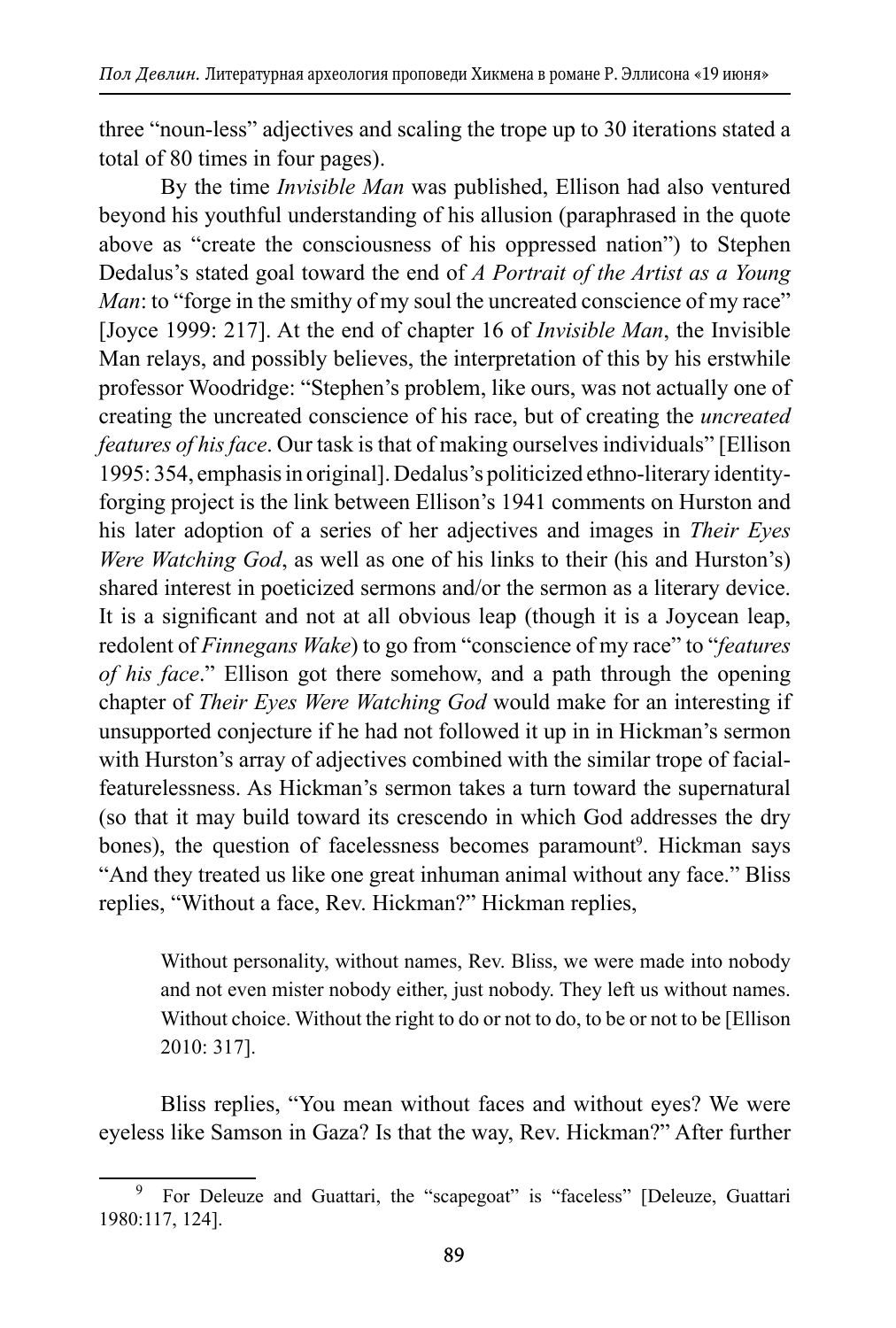explanation, Hickman says "Yes, Reverend Bliss, we were eyeless like unhappy Samson among the Philistines" [Ellison 2010: 317]. "Eyeless" in this sentence is the first instance of an adjective with the "-less" suffix, to be followed by 78 more (49 more by Hickman, 29 more by Bliss), including those that relate to facial features (20 iterations, including several of Hurston's ["eyeless", "tongueless," and "earless"]) but also to other body parts ("armless," 319), abstractions ("wrongless, rightless," [Ellison 2010: 319]), aspects of culture ("drumless," "danceless," "songless" [Ellison 2010: 318]), and other concepts ("mindless," "godless," [Ellison 2010: 319]). A little later on, talking to Bliss in the hospital in the novel's present moment, Hickman refers to the years just after Emancipation as "closer to the faceless days" [Ellison 2010: 324]).

 Gilles Deleuze and Félix Guattari have many problematic ideas as well as some that are valuable in their chapter "Year Zero: Faciality" in *A Thousand Plateaus*. For the purposes of this argument, at this juncture (more to come later), one gnomic pronouncement that obtains is their assertion that "the face is a politics" [Deleuze, Guattari 1980: 181]. Whether in the back-porch politics of an Eatonville evening or in the national politics poetically abstracted by Hickman, the face becomes a political conduit and politically charged site of information exchange<sup>10</sup>. For the Invisible Man, in the moment quoted above, the problem that causes him to recollect Woodridge's lecture on Joyce is whether or not he will be able to be his own person within the Brotherhood and on the rostrums, podiums, and stages to which the Brotherhood sends him to speak, or whether he will have to wear the ideological mask that the Brotherhood constructs for him<sup>11</sup>. Woodridge's interpretation is recollected by the Invisible Man in the context of his incipient career as a public speaker.

I will soon turn to Ellison's concern with the literary appropriation of the African American church sermon, an appropriation pioneered by James Weldon Johnson and followed closely by Hurston. But first, Hurston's perspective on the form of the sermon and its literary potential, as shared

<sup>10</sup> Elsewhere in the book, Deleuze and Guattari claim "The face is what gives the signifier substance; it is what fuels interpretation, and it is what changes, changes traits, when interpretation reimparts signifier to its substance. Look, his expression changed. The signifier is always facialized. Faciality reigns materially over that whole constellation of significances and interpretations" [Deleuze, Guattari 1980:115].

<sup>&</sup>lt;sup>11</sup> I read this later concern with faciality and the recollection of Woodridge's interpretation of Joyce as functioning differently from the Invisible Man's simpler metaphor of one-eyed mice earlier in the chapter.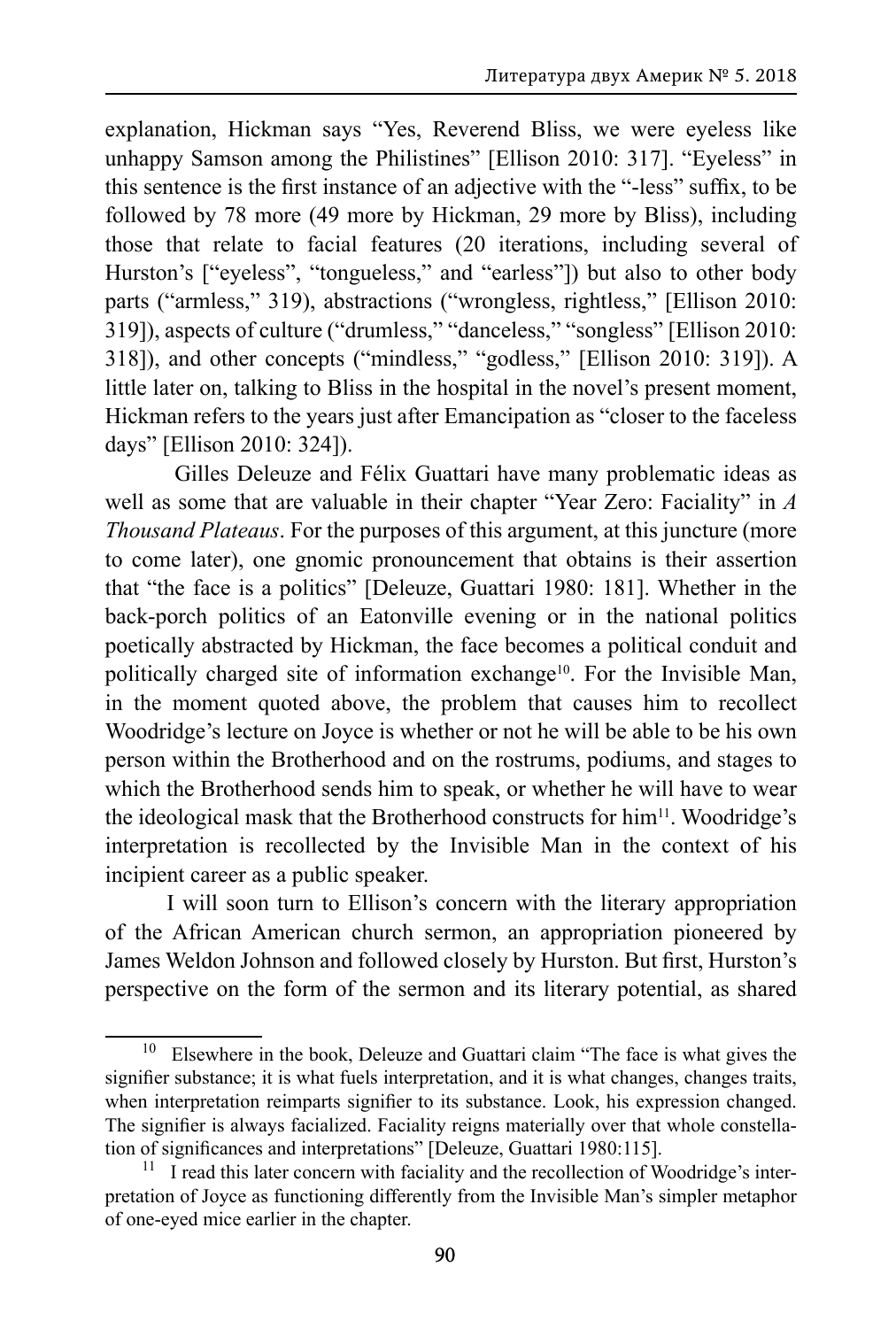in two letters of 1934, will be of interest here as it intersects neatly with Ellison's perspective, which will be described subsequently. Hurston wrote to Johnson in 1934, complaining of a reviewer in the *New York Times* who doubted the authenticity of the sermon in *Jonah's Gourd Vine*, "He ["a Negro preacher"] must be also be an artist. He must be both a poet and an actor of a very high order. . . .they are the first artists, the ones intelligible to the masses" [Kaplan 2002: 302-303]. Hurston sought commiseration, telling Johnson that "you and I…seem to be the only ones even among Negroes who recognize the barbaric poetry in their sermons<sup>12"</sup> [Kaplan 2002: 302]. Writing to Lewis Gannett four days later, Hurston noted that "only James Weldon Johnson and I give it [the sermon tradition] praise," adding "the truth is, the greatest poets among us are in our pulpits and the greatest poetry has come out of them. It is not merely set down. It passes from mouth to mouth as in the days of Homer<sup>13"</sup> [Kaplan 2002: 304].

Ellison had a similar understanding of the sermon tradition, thinking of it as something quasi-archaic, bursting with emotionally-explosive energy yet circumscribed by form, and full of literary potential. Ellison wrote to Albert Murray in 1953 "even the most sincere preacher must depend on rhetoric, raw communication between the shaman and the group to which he's spiritually committed is just too overpowering. Without the art the emotion would split him apart" [Callahan, Murray 2000: 43]. In the 1966 documentary discussed above, Ellison expands on his perspective on sermons from 1953, bringing James Joyce (who appears to have been connected to Hurston somehow in Ellison's mind) into the discussion explicitly. Ellison thus opens up the idea of the influence of literary modernism on his modifying approach to the African American sermon tradition. This section follows immediately after his on-camera reading from Hickman's sermon:

<sup>&</sup>lt;sup>12</sup> Hurston famously transcribed a 1929 sermon by C.C. Lovelace and folded a version of it into her first novel, *Jonah's Gourd Vine* (1934). Despite her comments to and on Johnson, she seems to have been in friendly competition with him. Ellison, it seems, entered into competition with both of them. Eric Sundquist claims that "one can look at Johnson's sermonic verse and his theory of dialect as a way of estimating Hurston's pointed divergence from his model" [Sundquist 1992: 55]. Comparing Johnson's sermons in *God's Trombones* to Hurston's livelier, and probably more idiomatically accurate free verse representation of C.C. Lovelace's sermon, Sundquist writes "Johnson's is the more composed, the more conventional aesthetic work, demonstrating, as in his theory of the spirituals, a 'development' of vernacular materials into a more 'cultivated,' authorial form" [Sundquist 1992: 56]. Hurston was moving in another direction with regard to a greater emphasis on the rendering of colloquial and idiomatic speech.

<sup>13</sup> Cf. Reverend Homer Barbee in *Invisible Man*.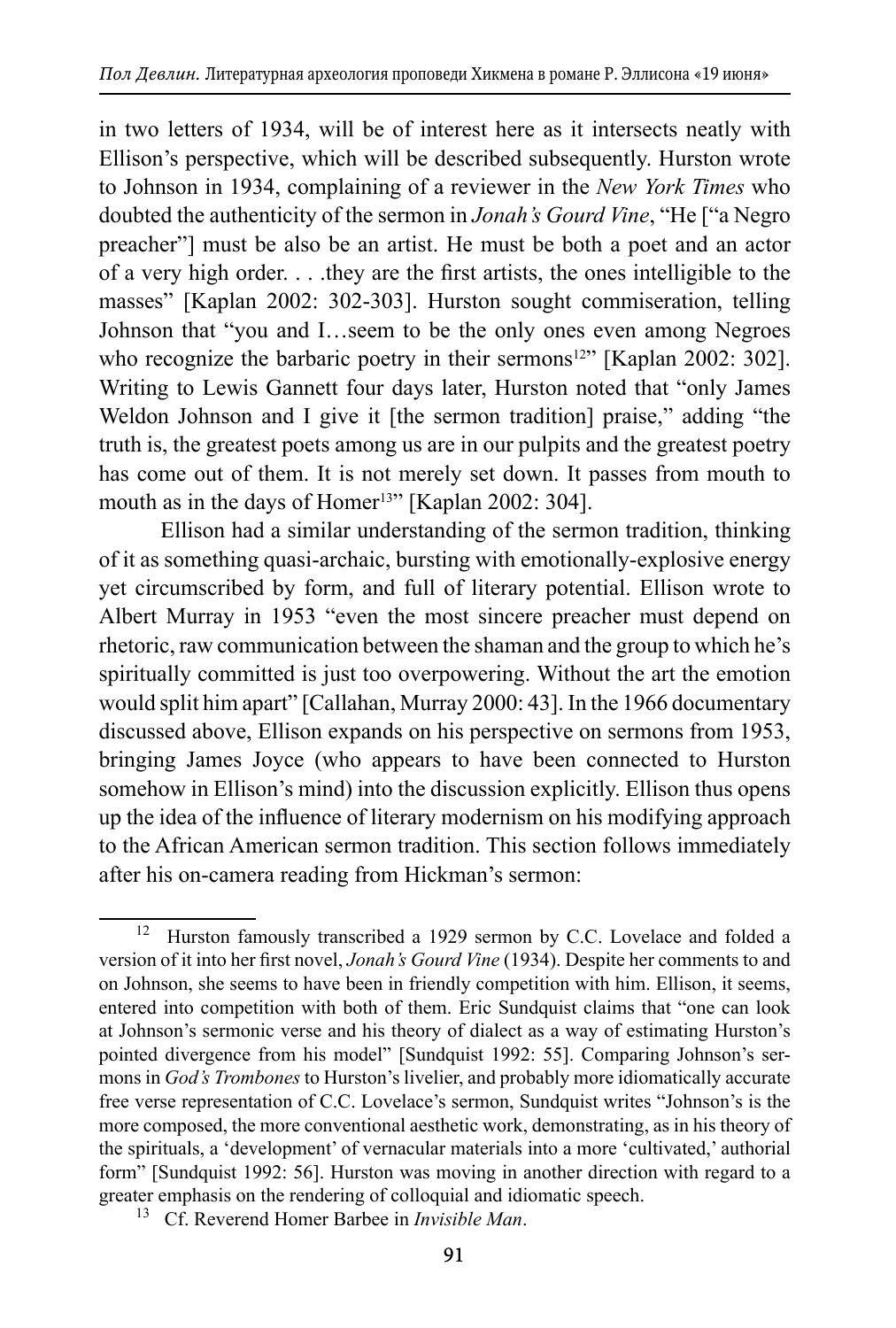One of the, shall I say, *literary* traditions, although it's really a tradition of *eloquence*, which I bring to fiction from my Negro background is the eloquence which you find within the Negro church, wherein the minister, who might preach variations on the same sermon a hundred times a year or more, but who must at the same time believe. He is initiated, he is a manipulator of emotions and of eloquence, of sacred visions, so to speak. So as to keep his own values alive, to keep his own faith and his own belief alive, he concentrates on the *technique* of arousing these visions, arousing, making the WORD, in caps, manifest. It's one of those ironies wherein you find that you've been prepared to approach your given art form at a time when you weren't even concerned with any kind of art, except maybe that of shooting marbles. Not that I got it solely from Negro churches or listening to Negro orators. But it jelled, with for instance, with the long sermons in Joyce, in *The* [sic] *Portrait of the Artist as a Young Man*, and so I was feeding that Negro church experience into Joyce and I was also learning to see that this kind of eloquence was a very valuable thing for a writer of fiction not only because it's something – it has possibilities of presenting something new and fresh for readers who are not Negro, who don't share that particular experience, but because it has its own rhetorical shape, it has its own stable – well, not stable – but its own cluster of imagery, imagery which gets into folklore and it gets into the blues, it gets into folk song and it gets into popular songs written by Negroes….This is part of the general American literary heritage. [Ellison 2012: 23:42-26:31]

I understand Ellison to be saying that while a preacher has a certain store of tropes, images, rhetorical devices, and patterns to work with, so does a writer, and a preacher's toolkit may become a writer's when a writer creates a character who is a preacher. *A Portrait of the Artist as a Young Man* thus has two points of connection with Hickman's sermon (through the form of the literary sermon in a general and the Invisible Man's rhetorical inversion of "uncreated conscience of my race," recapitulated in Hickman's extended metaphor of featurelessness). A writer may look to Joyce or to African American sermons, just as a preacher may look to folklore or the blues for intertextual play, guidance, and flavor. A creator finds a haven and a treasure trove in various forms preceding the work under construction. It is a very old argument, familiar to all students of the arts, but what Ellison is doing is reminding the viewers (of the documentary) that sermons too are art forms, operating with similar procedures with regard to the relationship between form and content and in turn may become artistic models for secular writers. As Ellison constructed Hickman's sermon, he was looking not only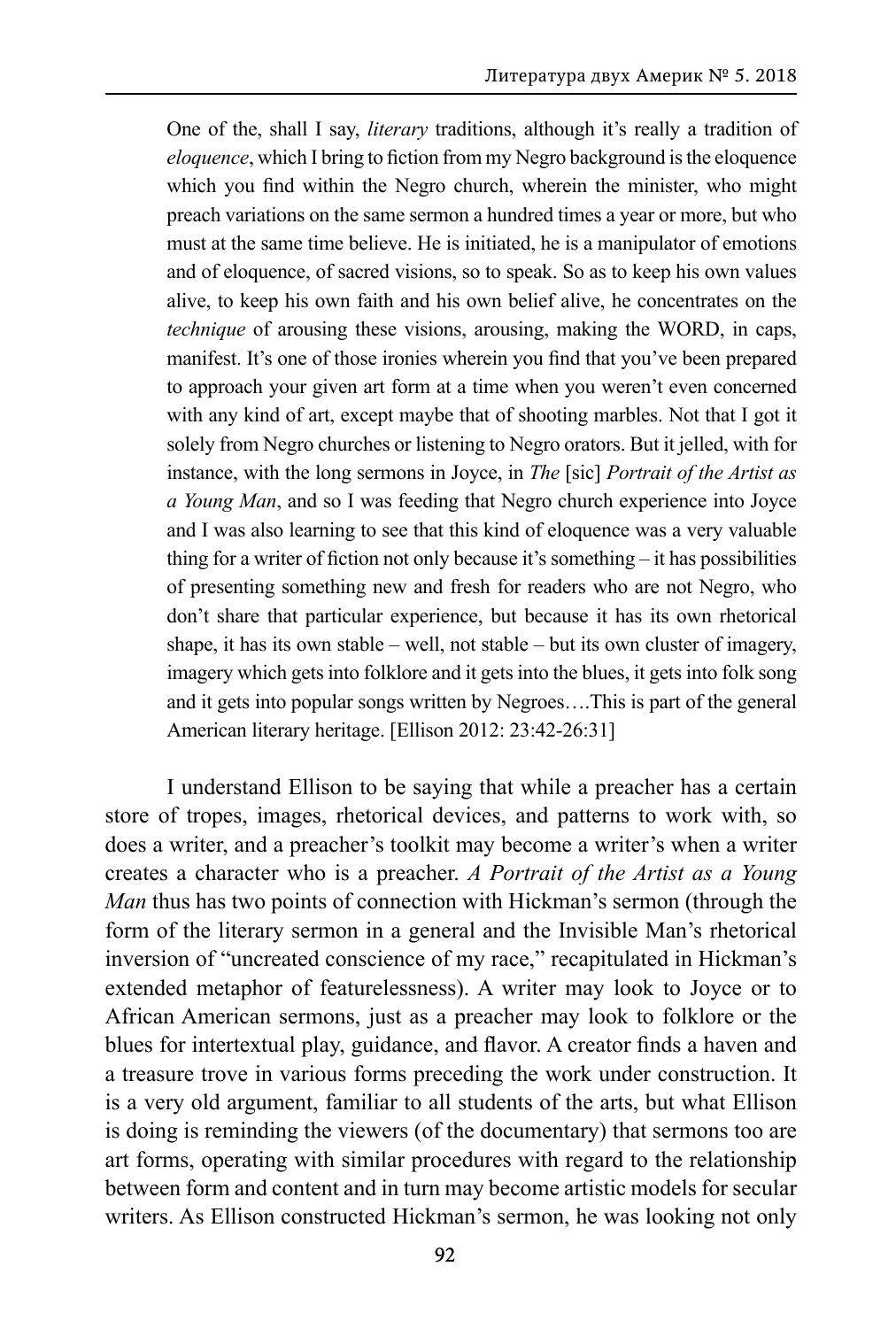to sermons he may have heard in person, but to literary sermons by Joyce, Hurston, and James Weldon Johnson. Ellison makes his debt to Johnson the most explicit in the text of his second novel.

Ellison had Johnson on his mind for much of his career. Alan Nadel has noticed that the similarities between *The Autobiography of an Ex-Colored Man* and *Invisible Man* go well beyond each novel's anonymous narrator. Nadel has called the Invisible Man, who is "'taken' for black" at every turn (that is, through various symbols and stereotypes associated with blackness), "the dark alternative to the ex-colored man," who is taken for white (Nadel 2004: 158). For Nadel, the moment that "underscores" *Invisible Man*'s "inversion" of *The Autobiography of an Ex-Colored Man* is when the Invisible Man rejects Mr. Emerson's offer of a job as his valet: "he is turning down exactly the position that the ex-colored man accepts: to be the companion of a rich, white, ne'er-do-well" (Nadel 2004:158).

There is of course much more to this intertextual relationship between the novels, but I am quoting Nadel's compelling argument above in order to set up the following claim: if Ellison's first novel is (among much else) an intricate response to Johnson's 1912 novel, Ellison's second novel offers a running commentary on Johnson's 1927 volume of poetry, *God's Trombones*, made explicit through Reverend Alonzo Hickman's nickname: "God's trombone" (Ellison 2010: 5, 100414) and "*God's* righteous trombone" [Ellison 2010: 509]. Like Hurston, Ellison seems to have had a somewhat (perhaps lightly) ambivalent relationship with Johnson's work, which included a deep respect for it as well as a desire to comment on it and build on it. Aware of the modernist sermon tradition that preceded him, Ellison reached into that tradition for the most significant sermon in his *oeuvre*, but also incorporated a trope found in Hurston's writing, but not in her sermons. With this in mind, I will turn to Hurston. Ellison's allusion to Johnson's work is explicit but superficial. His allusion to Hurston's work is subtle but crucial.

*Their Eyes Were Watching God* begins with the protagonist's (Janie's) return to Eatonville, Florida at sundown after a long absence. The narrator describes the scene as follows:

The people all saw her come because it was sundown. The sun was gone, but he had left his footprints in the sky. It was the time for sitting on porches

<sup>14</sup> The nickname "God's Trombone" appears in Book I of *Three Days Before the Shooting…*, in the 1960 excerpt "And Hickman Arrives," and in *Juneteenth* [Ellison 1999: 2].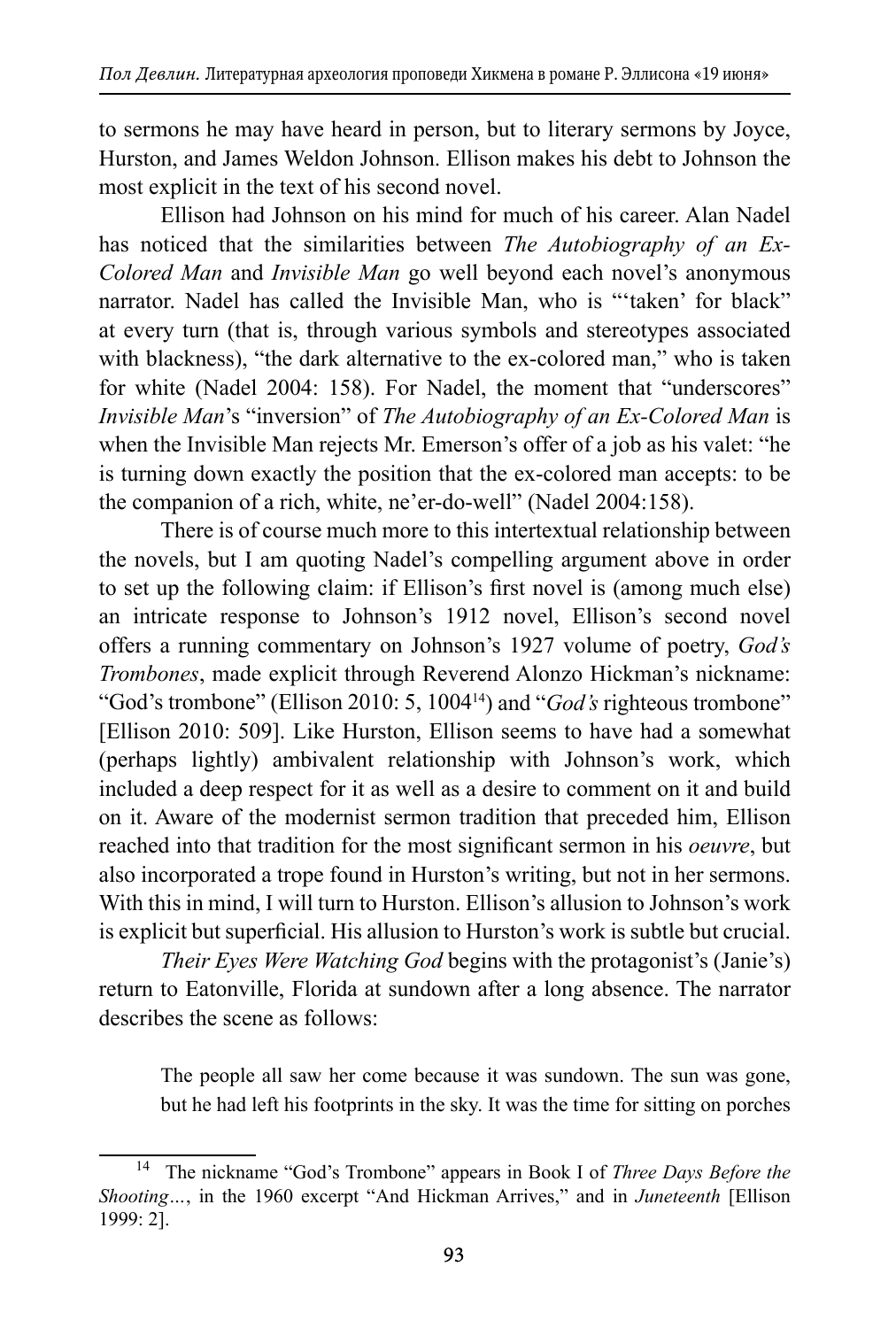beside the road. It was the time to hear things and talk. These sitters had been tongueless, earless, eyeless conveniences all day long. Mules and other brutes had occupied their skins. But now, the sun and the bossman were gone, so the skins felt powerful and human. They became lords of sounds and lesser things. [Hursron 2006: 1]

While on the bossman's clock, alienated from themselves while their labor is commodified, the narrator describes these subjects as akin to automatons – "tongueless, earless, eyeless" – the features of their faces remaining uncreated indeed. The "time to hear things and talk," in the logic of this novel, is a different temporal realm from that connected with wage labor – it is an enclave with sound (as the philosopher Günther Anders might have said), separate from the experience of those hours in which time is money, where "mules and other brutes occupied their skins." Alternatively, it is a space of sympathetic or at least comprehensible exchange between individuals, where the ebb and flow of subjectivity can transpire, rather than a workplace where individuals are turned into "conveniences" in and for the machinations of capital. In the evening the people of Eatonville regain their senses and become "lords of sound," transforming through their re-found faces from automatons into subjects with autonomy. Indeed, they become "lords of sounds and lesser things," perhaps implying that everything then and thus becomes subordinated to the sounds they create.

In Hickman's sermon an uncannily similar process occurs. In Hickman's sermon the enslaved Africans in North America are compared to the dry bones in the valley in Ezekiel's vision (but without Ezekiel). They are face-featureless in exactly the same way as the residents of Eatonville during the work day, prior to sundown.

The skeletons from the Valley of Dry Bones are employed by Hickman as figures representing enslaved Africans also transform from automatons to autonomy through sound – not through regaining their own voices, as the residents of Eatonville do when freed from wage labor for the day, but through the sublime word of God, with which they too enter an enclave of sound. Here is a long, if much abridged excerpt of that sermon in the novel. The crucial borrowings from Hurston occur in the quoted segment on the pages after this one:

They cut out our tongues…

- …They left us speechless…
- …They cut out our tongues…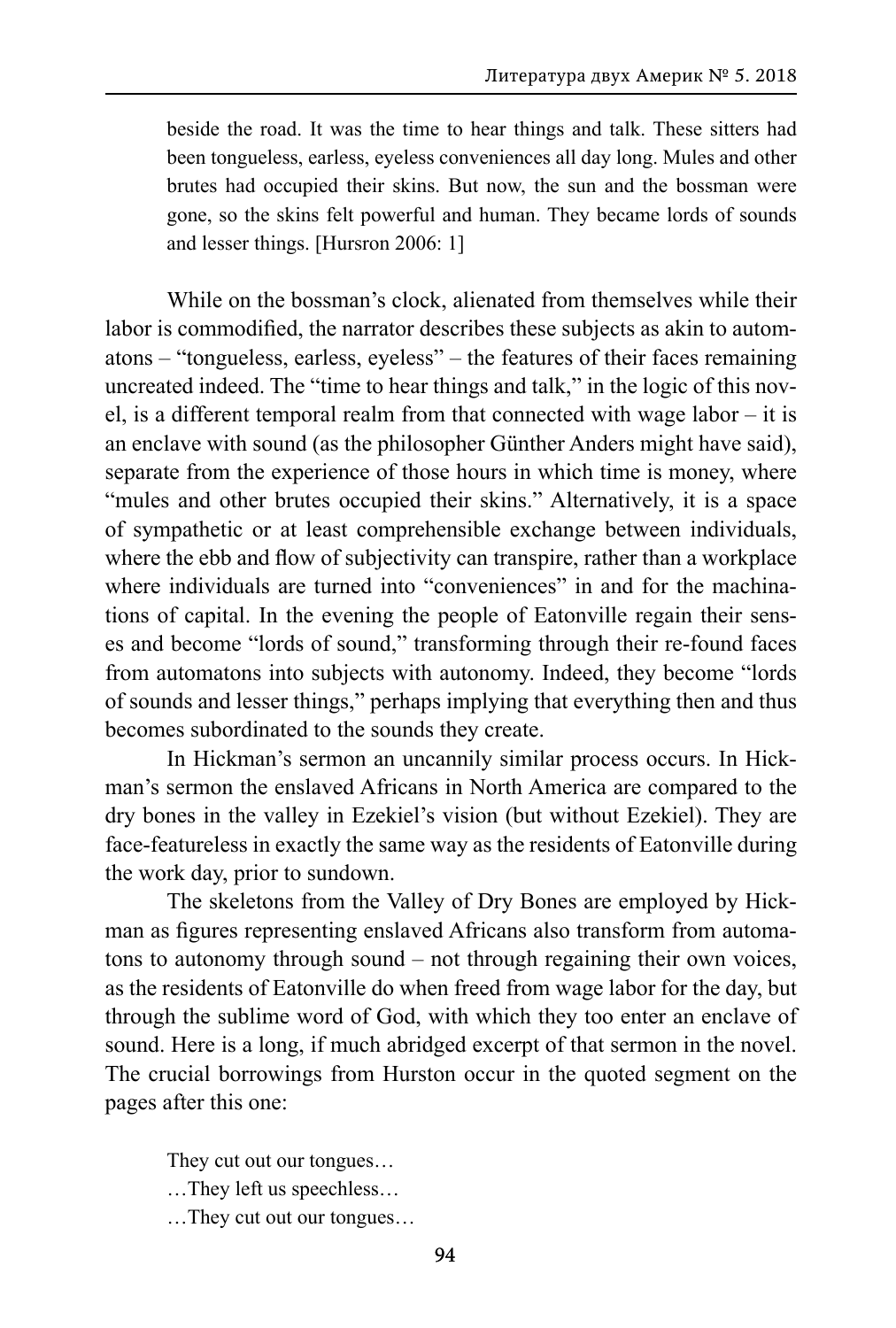…Lord, they left us without words…

…. …And they left us without language….

…They took away our talking drums….

…Drums that talked, Daddy Hickman? Tell us about those talking drums….

Drums that talked like a telegraph. Drums that could reach across the country like a church bell sound. Drums that told the news almost before it happened. Drums that spoke with big voices like big men! Drums like a conscience and a deep heartbeat that knew right from wrong. Drums that told glad tidings! Drums that sent the news of trouble speeding home! Drums that told us *our* time and told us where we were…

Those were some drums, Rev. Hickman….

…Yes, and they took those drums away….

Away, amen! Away! And they took away our heathen dances….

…They left us drumless and they left us danceless…

Ah yes, they burnt up our talking drums and our dancing drums…

…Drums…

…And they scattered the ashes…

Ah, Aaaaaah! Eyeless, tongueless, drumless, danceless, ashes…

And a worse devastation was yet to come, Lord God! Tell us, Revern' Hickman. Blow on our righteous horn!

Ah, but Rev. Bliss, in those days we didn't have any horns….

No horns? Hear him!

And we had no songs….

….

…No songs….

We were eyeless, tongueless, drumless, danceless, hornless, songless!

All true, Rev. Bliss. No eyes to see. No tongue to speak or taste. No drums to raise the spirits and wake up our memories. No dance to stir the rhythm that makes life move. No songs to give praise and prayers to God!

We were truly in the dark, my young brothern and sistern. Eyeless, earless, tongueless, drumless, danceless, songless, hornless, soundless.

….[Hickman's] trombone entering his voice, broad and somber and noble….

WE WERE LIKE THE VALLEY OF DRY BONES!

....Lord, we were dead! Except...except...

…Except what, Rev. Hickman?

Except for one nerve from our ear…

Listen to him!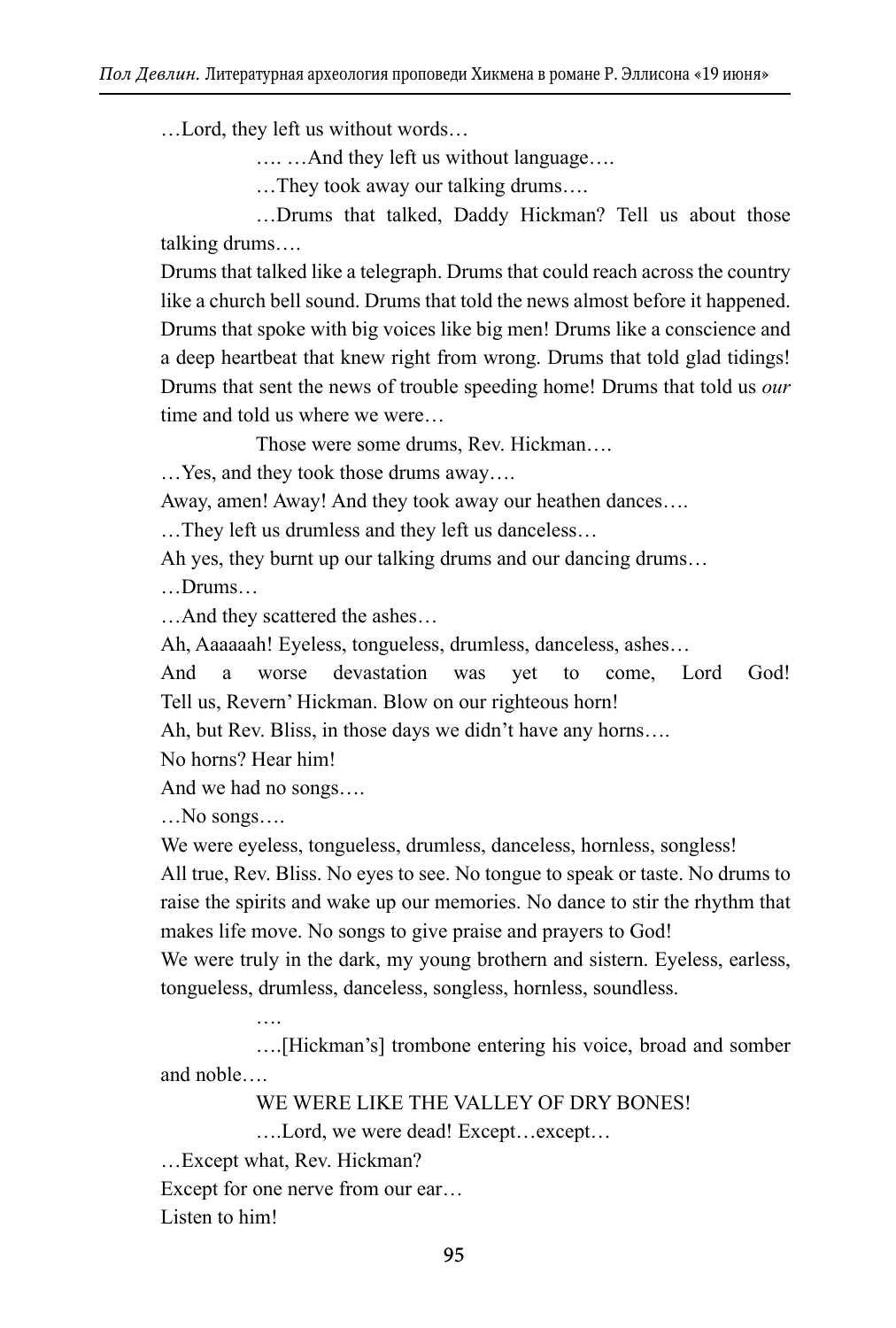And one nerve in the soles of our feet…

…and right there in the midst of all our death and buried-ness, the voice of God spoke down the Word…

…Crying Do! I said, Do! Crying Doooo-

These dry bones live<sup>15</sup>?

….

Amen! And we heard and rose up. Because in all their blasting they could not blast away one solitary vibration of God's true word…We heard it down among the roots and rocks. We heard it in the sand and in the clay. We heard it in the falling rain and in the rising sun. On the high ground and in the gullies. We heard it lying moldering and corrupted in the earth. We heard it sounding like a bugle call to wake up the dead. Crying, Doooooo! Ay, do these dry bones live! [Ellison 2010: 318-21].

I have searched extensively over a period of nearly ten years for a common source, and there appears to be no other source for the series "eyeless, tongueless" (et cetera) other than the opening of *Their Eyes Were Watching God*. (Facial features are not mentioned in the Biblical text.) Even if there is a third and as yet unknown common source for this section, Ellison still seems to have been influenced by Hurston's particular employment of metaphor in terms of the mechanism for the problem's resolution (sound). Nevertheless, Hurston appears to be the source, and this is extraordinary, both for how Ellison is understood in relation to the work of women

<sup>15</sup> Hickman changes the "can," asked by God of Ezekiel, to "do." Ezekiel 37:3-6 in the King James Version reads "And he said unto me, Son of Man, can these bones live? And I answered, O Lord God, thou knowest. And he said unto me, Prophesy upon these bones, and say unto them, O ye dry bones, hear the word of the Lord. Thus saith the Lord God unto these bones; Behold, I will cause breath to enter into you and ye shall live: and I will lay sinews upon you, and will bring up flesh upon you, and cover you with skin, and put breath in you, and ye shall live; and ye shall know that I am the Lord" [The English Bible 2012: 1497-98]. Changing "can" to "do" enables Hickman to omit Ezekiel as a character and allows God to speak directly to the bones. Hickman states that commemoration of Juneteenth ought to be analogous to the Jewish commemoration of Passover. He states that with his forthcoming sermon he is "taking one more page" from the book of the "Hebrew children" in order to "tell ourselves a story" [Ellison 2010: 314]. In other words, Hickman is announcing early on that this will not be a traditional gloss on a Biblical text, but a (political) allegory. Including Ezekiel as a personage in the sermon would have been problematic. Who would he have been in the historical allegory? It would not have made sense. Thus, in Hickman's sermon God addresses the dry bones directly with "do" instead of posing the question of "can" to Ezekiel.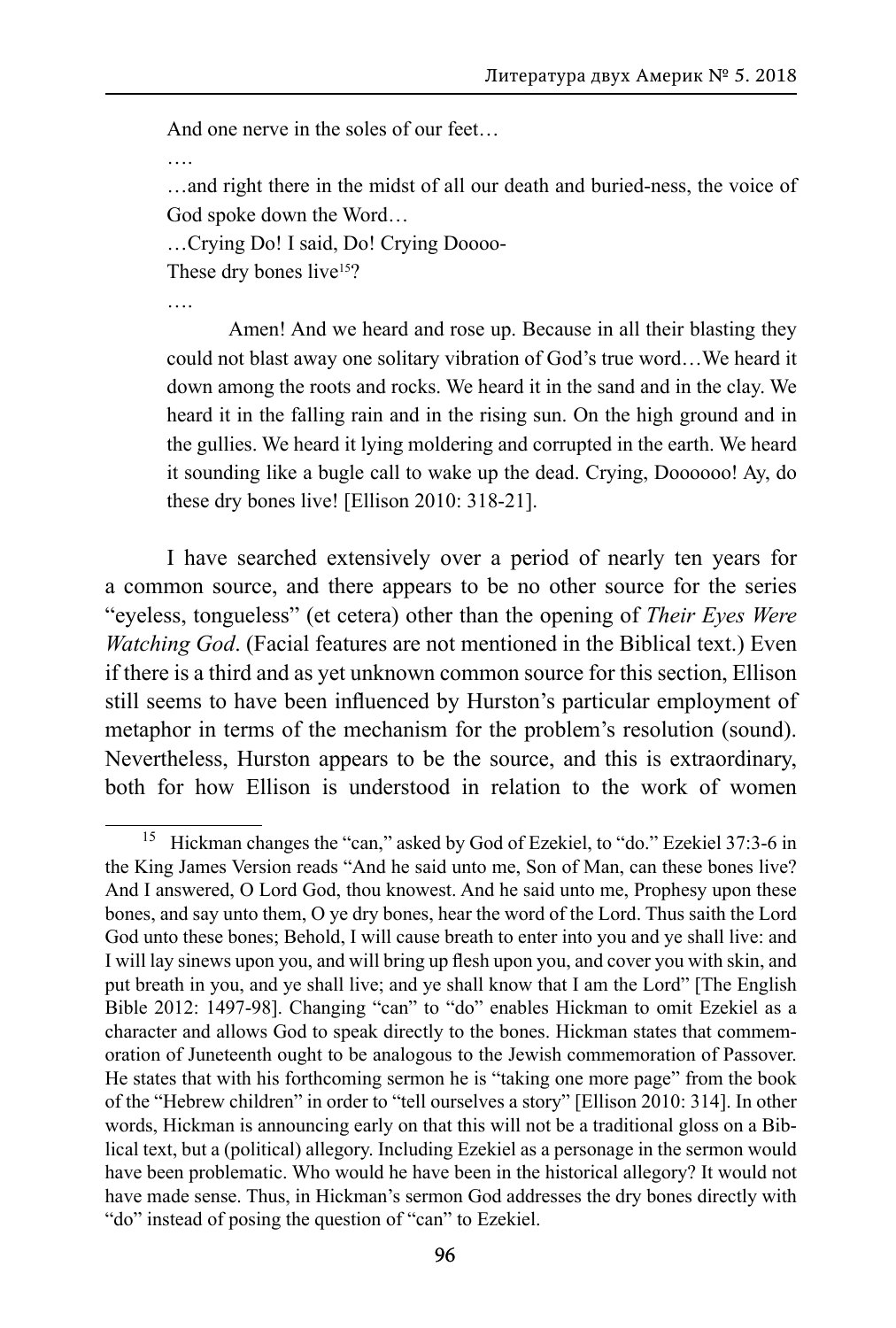writers and more expansively, how sound is understood in relation to the formation of African American subjectivity in modernist works. Entering into a communal sound, for Ellison's and Hurston's characters, can subvert enforced labor and curtailed freedom, creating a space for autonomy while the face opens up vistas of possibility.

Richard Rushton, an astute commenter on Deleuze and Guattari's ruminations on faces and faciality, makes explicit through his explication of their work the bearing it has on that most Ellisonian of concepts, possibility. As the Invisible Man says of Bliss Rinehart, whose face signifies something different to different people on different Harlem blocks, "His world was possibility and he knew it" [Ellison 1995: 498]. Rushton writes "It is the face that opens up the world as an experience of possibility; it is the very conception out of which worlds are born" [Rushton 2002: 225]. Yet for Rushton this possibility is not an un-alloyed good.16 Rushton notes that fascism, for instance, is among the possibilities that exist [Rushton 2002: 226-27]. Rushton's commentary on Deleuze and Guattari's approaches to faciality helps (without mentioning Ellison) to draw out Ellisonian frequencies in their concepts:

An endless possibility is, however, channeled by the specific possibilities I come across when I come before another. This experience of circumscribing and of curtailing possibility is the experience of the face. But it is this circumscribing that gives the world its shape; it is quite impossible to do anything in a world of infinite possibility if that world maintains its infinity. The face is therefore a reduction of the infinite to the finite—it is the channel that both connects the infinite with the finite and separates the infinite from the finite; it reduces infinite possibility to finite possibility, but in doing so, it unleashes potential. [Rushton 2002: 228]

Hickman (like Rinehart, Rushton, Deleuze, and Guattari) is well aware of the potential that can be unleashed through face – potential for good and for evil, for form and for chaos, for progress and for lateral or retrograde movements. Thus, Hickman admonishes the congregation several times to "keep to the rhythm," to remember the past and retain its values, to "[L]earn

Indeed, "Rine the Rascal," who lives in a "vast seething, hot world of fluidity" [Ellison 1995: 498] does not actually appear in the novel, but from what the Invisible Man relays of him, he seems to be up to little good. Of course, in the Epilogue, the Invisible Man famously notes that his "world has become one of infinite possibilities" and that "[U]ntil some gang succeeds in putting the world in a straight jacket, its definition is possibility" [Ellison 1995: 576].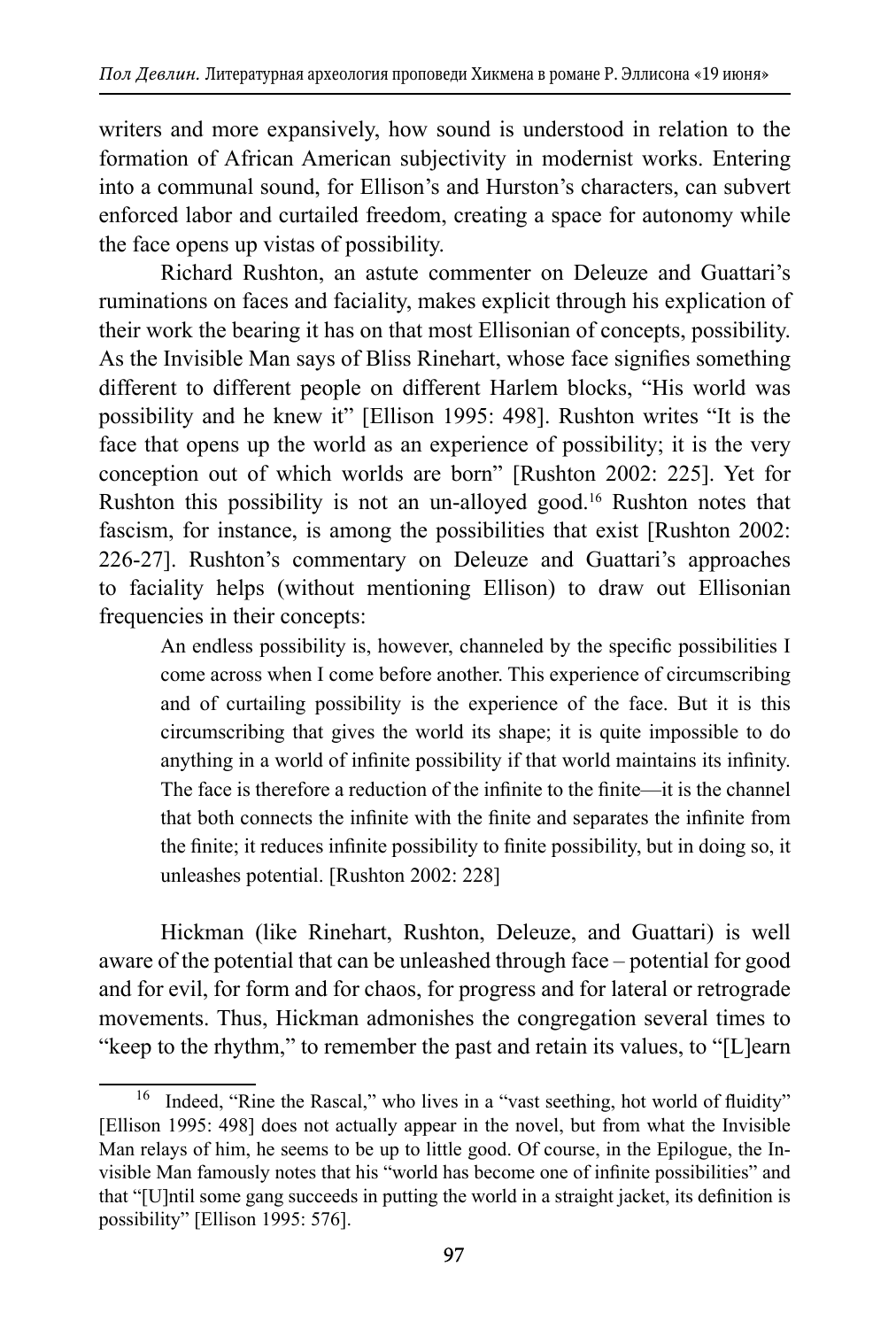from what we've lived [Ellison 2010: 322]. Hickman's sermon celebrates the possibilities of faciality, of a new subjectivity ("He means for us to be a new kind of human") and yet is full of warnings about the dangers of this new subjectivity [Ellison 2010: 322]. For Hurston, faciality is also fraught with dangers. Not long after the faces of the Eatonville residents re-form or re-emerge, they start gossiping about Janie.

All of the above is quite far afield from the Biblical Book of Ezekiel, which contains considerably less ambiguity than Hickman's sermon. Horace Porter, in his book *Jazz Country: Ralph Ellison in America* (2001), suggests the possible influence on Reverend C.L. Franklin's famous sermon on Ezekiel on Hickman's sermon [Porter 2001: 114–15]. I appreciate Porter's line of thought, but ultimately, I reject his idea. Franklin may well have helped Ellison to see an aspect of the dramatic potential of the sermon, but Ellison's change of Biblical "can" to "do" (see note 15) strains Porter's claim to an unfeasible extent. Porter's comparison mainly relates to the moment in each sermon when the dry bones come together to form animated individual beings. The scenes are similar, as they draw from the same Biblical source, but there appears to be no precise connection.

Franklin (1915–1984) was Ellison's contemporary. Ellison heard his popular sermons on the radio or on record<sup>17</sup>. Porter suggests that "the climax" of Rev. C.L. Franklin's sermon may have been Ellison's model. Rev. Franklin had invoked the Word as a compass against chaos" [Porter 2001: 117]. Perhaps. But it is also probable that any two sermons on the same Biblical text are going to be similar. Furthermore, the climax of Franklin's sermon is the repetition of the question "can these bones live?," with a difference each time, addressing the listener (the person being questioned) as a practitioner of a variety of modern professions<sup>18</sup> each time between "Son of Man" and "can these bones live." This is probably the most distinguishing feature of Franklin's sermon, but it has nothing to do with Hickman's. Ellison, as noted above, has changed "can" to "do" and has God speak directly to the bones without the intermediary of Ezekiel. *Do* the bones live, in the scheme of

 $17$  In a 1976 interview Ellison mentions Franklin as an example of an outstanding preacher [Stepto, Harper 1976: 329].<br><sup>18</sup> In Franklin's sermon, God says "Son of man, you are a scientist. Can these bones

live? Son of man, you are an engineer! Can these *bones* live? Son of man, you are a heart specialist. Son of man, you are a geologist. You are a botanist. You, you are a specialist in various phases of the human body. You are a psychologist and psychiatrist! You know all about drives and reactions and responses and tendencies! I want to know, with all of this knowledge, can you tell me, *can these bones live"* [Franklin 2008: 12:46–13:40]?!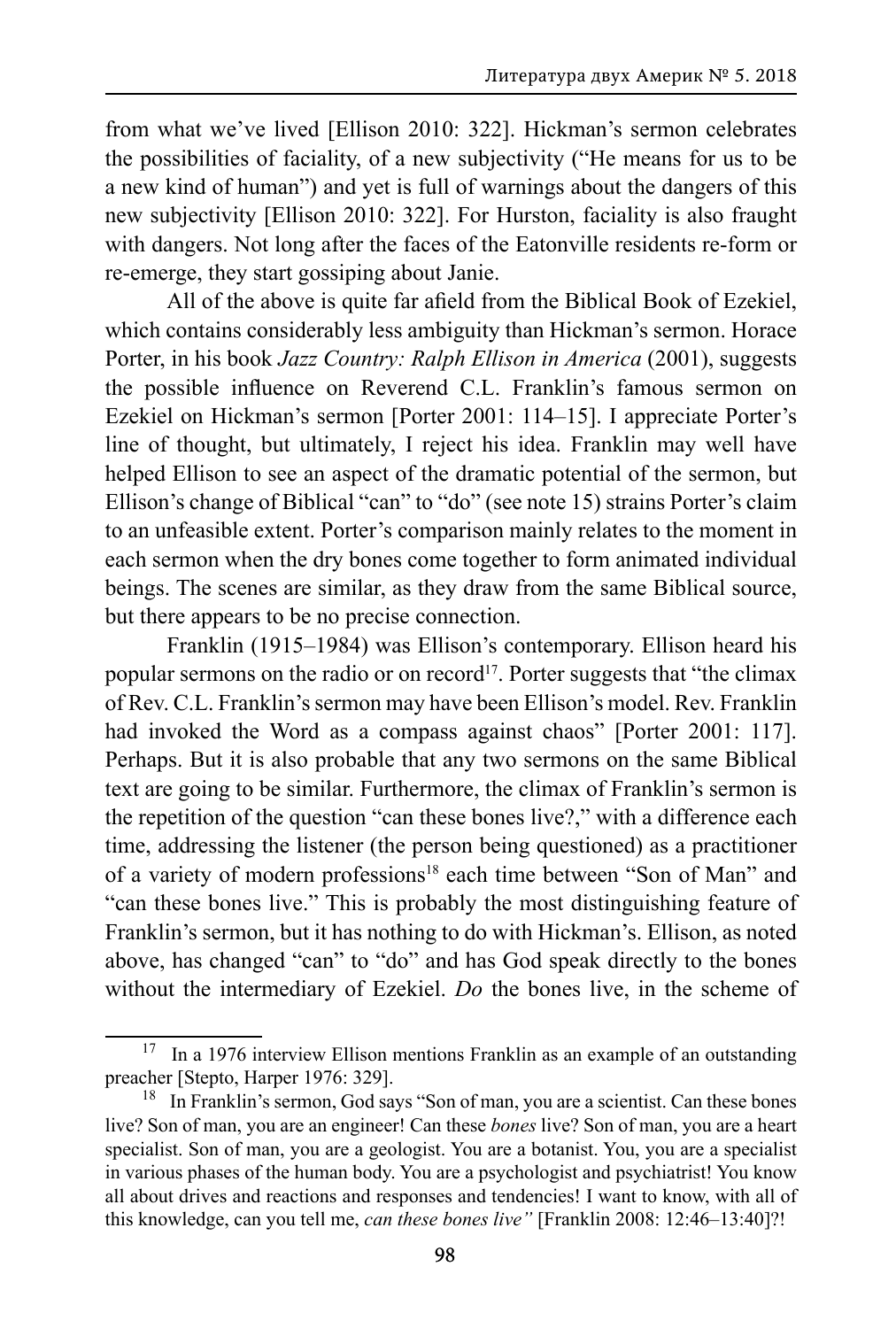Hickman's sermon? In fact they do, but they must hear a certain sound first. They do not live in an enclave of sound separate from the sound of God's word. They must form an enclave with it in order to live, in Hickman's formulation.

According to Allen Dwight Callahan, Ezekiel 37:1–14 is a text with a long tradition in African American churches [Callahan 2003: 46]. Without mentioning Ellison, Allan Dwight Callahan may have inadvertently identified another source for a critical moment a little later in Hickman's sermon. Callahan writes:

Oscar Micheaux's 1925 silent film classic *Body and Soul* is the film debut of Renaissance man Paul Robeson, who plays the charismatic, conniving, and abusive Reverend Isaiah T. Jenkins, a black flim-flam man and ex-con who poses as a teacher in a small southern town. Toward the end of the film, after Jenkins has robbed, raped, and bullied members of the local community, he preaches a sermon entitled "Dry Bones in the Valley."….The intertitle reads that this 'is a sermon which is every black preacher's ambition.' This without further comment: Micheaux implicitly expects that his audience is already familiar with the biblical text that Jenkins has taken for his sermon. Micheaux does not provide intertitles for the contents of the sermon in the silent film. [Callahan 2003: 46]

Ellison may have heard many sermons on Ezekiel and the valley of dry bones while he was growing up. But Micheaux's film may indeed have given Ellison another idea. In *Body and Soul*, at the 1:07:27 mark, Jenkins's sermon on the dry bones is interrupted by a woman (apparently white) who accuses him of murder. Hickman may have made mistakes in raising Bliss, but he is nothing like Jenkins; he is a man of great integrity and morality. The connection is that Hickman's sermon is interrupted by a white woman (claiming to be Bliss's mother) [Ellison 2010: 338].

I would like to suggest one more possible source: Louis Armstrong. This paragraph is purely speculative. In 1958, as Ellison was working on his second novel in earnest, Armstrong recorded "Ezekiel Saw De Wheel," which appears on his album *Louis and the Good Book*. Ellison surely did not need Armstrong's rendition of the old spiritual to teach him anything about Ezekiel. But Armstrong's singing of spirituals – difficult to imagine in the 1920s or at any time before the 1950s – is analogous (although it was a one-off album and not a career shift) to Hickman transition from the jazz musician's world to the pulpit. Armstrong's engagement with the spirituals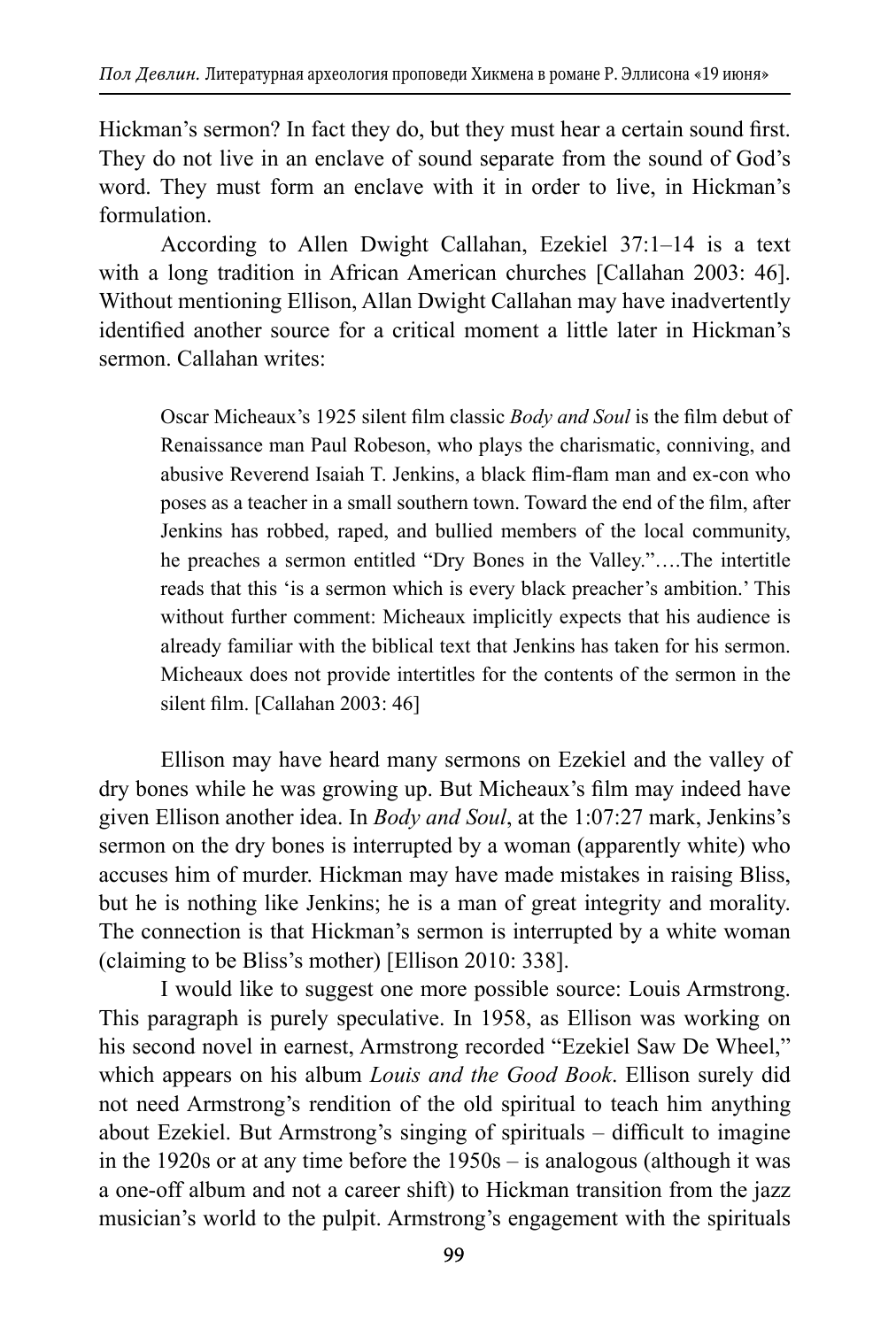in *Louis and the Good Book* is something like the non-religious Ellison's engagement with African American religious traditions – not necessarily for supernatural reasons, but for historical, cultural, formal, artistic, and anthropological reasons, plus out of respect for all of the above. Ellison may have imagined that the shadow of Armstrong, or the sign of Armstrong, or the spirit of Armstrong, could thus hover over both of his novels, through "What Did I Do To Be So Black and Blue" in *Invisible Man* and "Ezekiel Saw De Wheel" in the second novel. (Ezekiel, as noted above, does not actually appear in the sermon.)

In any case, it is the exploration of the vast and complex African American aural experience and a related origin myth of establishing a framework for subjectivity and possibility under an oppressive system that appears to be a goal of Hickman's Juneteenth sermon, which appears to be constructed upon a trope derived in all likelihood from the opening chapter of *Their Eyes Were Watching God*. Ellison's sources for Hickman's sermon are probably manifold and some are undoubtedly lost to history. As described above, it appears that Johnson, Hurston, Joyce, Armstrong, and Micheaux may have helped his creative process along and that Franklin may have bolstered his resolve. Following Michael Germana, it seems that Hickman's sermon contains Bergsonian ideas as well (and thus the sermon's intersection with concepts and concerns of Deleuze and Guattari makes a certain amount of sense). But Hickman's sermon appears scaffolded by the Johnson-Joyce-Hurston nexus, with Hurston's formulation for the emergence of facial features through sound providing the mechanism for writing a sermon on the Valley of Dry Bones without Ezekiel as a character.

#### REFERENCES

[Callahan 2003] – Callahan, Allen Dwight. "Perspectives for a Study of African American Religion: From the Valley of Dry Bones." *Nova Religio: The Journal of Alternative and Emergent Religions* VII:1 (July 2003): 44-59.

[Callahan, Murray 2000] – Callahan, John F. and Albert Murray, eds. *Trading Twelves: The Selected Letters of Ralph Ellison and Albert Murray.* New York: Modern Library, 2000.

[Deleuze, Guattari 1980] – Deleuze, Gilles and Guattari, Félix. *A Thousand Plateaus: Capitalism and* Schizophrenia (1980), trans. Brian Massumi. Minneapolis: University of Minnesota Press, 1987.

[Ellison 1995] – Ellison, Ralph. *Invisible Man.* (1952) New York: Vintage, 1995. [Ellison 1999] – Ellison, Ralph. *Juneteenth*, ed. John F. Callahan. New York: Random House, 1999.